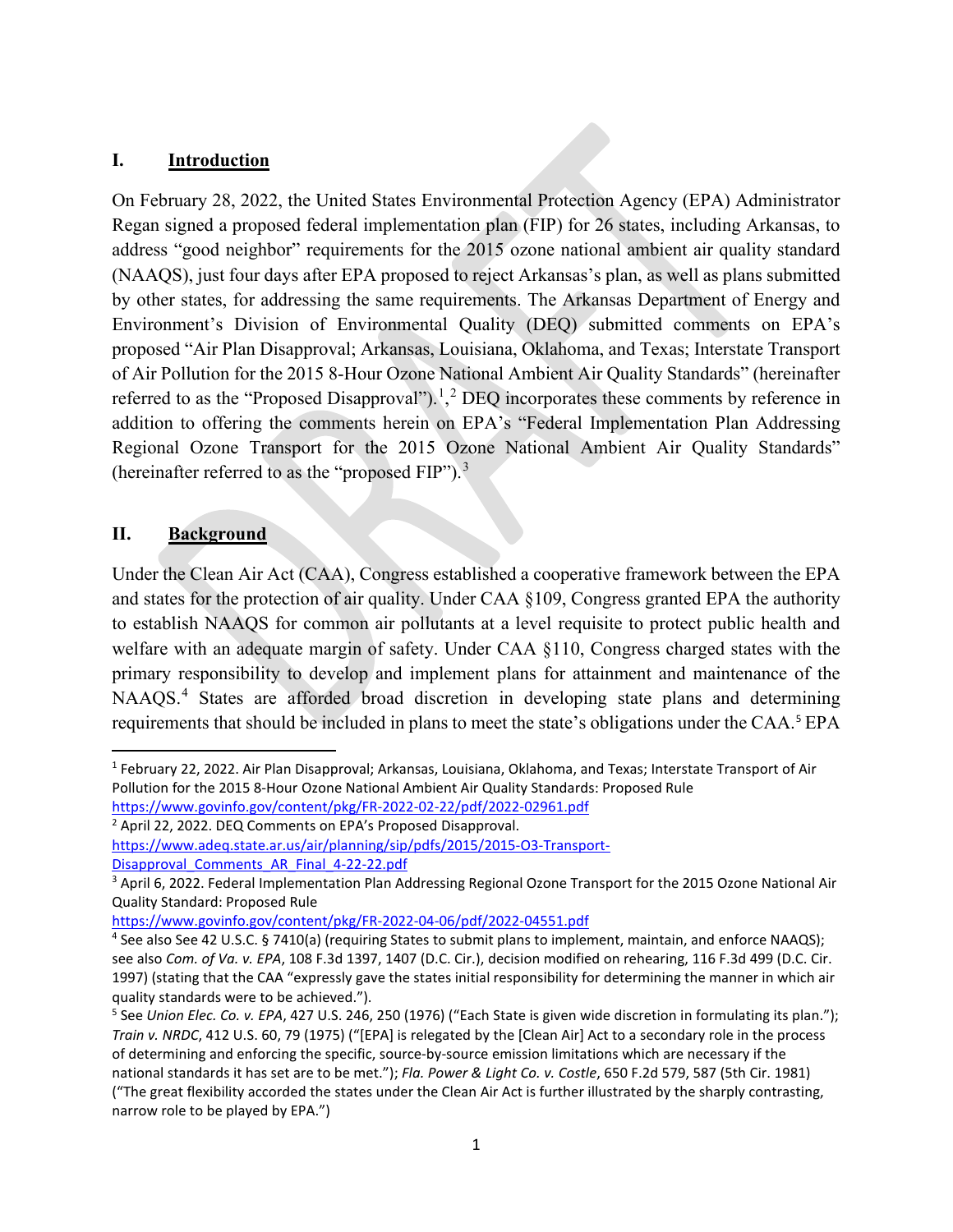must review and "shall approve" each state implementation plan (SIP) submission that meets all applicable requirements under CAA  $\S$ 110.<sup>[6](#page-1-0)</sup> EPA also provides technical assistance to the states by issuing guidance and conducting analyses that states may use during SIP development. If a state fails to submit a SIP or submits a SIP that fails to meet all of the requirements under CAA §110, EPA serves a backstop role to ensure implementation of the NAAQS by issuing a FIP within two years of issuance of a finding of failure to submit a SIP or within two years of finalizing a SIP partial or complete disapproval. The FIP addresses the applicable requirements not satisfied by the SIP until the state submits and EPA approves a SIP revision.

On October 1, 2015, the EPA finalized a revised NAAQS for ozone, setting in motion a three-year timeline of events for each state to develop and submit plans for implementing the revised NAAQS. State plans were due to EPA by October 1, 2018. In January of 2017, EPA released modeling results to help guide states in their policy decisions and data analysis.<sup>[7](#page-1-1)</sup> EPA followed up with clarifying Memorandums in October  $2017<sup>8</sup>$  $2017<sup>8</sup>$  $2017<sup>8</sup>$  March  $2018<sup>9</sup>$  $2018<sup>9</sup>$  $2018<sup>9</sup>$  August  $2018<sup>10</sup>$  $2018<sup>10</sup>$  $2018<sup>10</sup>$  and October 2018.[11](#page-1-5) The March 2018 guidance included a four-step framework for assessing interstate transport of air pollutants. Arkansas initiated rulemaking associated with the NAAQS revision in September 2018, which became final in September 2019. DEQ submitted a SIP revision for implementing the 2015 ozone NAAQS to EPA on October 4, 2019. EPA made a completeness determination for the SIP submission on November 7, 2019. The completeness determination established a November 7, 2020 deadline for EPA to review and make a proposed action (approval or disapproval) under Clean Air Act §110k. EPA approved the majority of Arkansas's 2019 SIP submittal for implementing the 2015 ozone NAAQS on February [12](#page-1-6), 2021.<sup>12</sup> EPA proposed to disapprove of

<span id="page-1-0"></span> $6$  42 U.S.C. § 7410(k)(3).

<span id="page-1-1"></span><sup>7</sup> January 2017. Air Quality Modeling Technical Support Document for the 2015 Ozone NAAQS Preliminary Interstate Transport Assessmen[t https://www.epa.gov/sites/default/files/2017-](https://www.epa.gov/sites/default/files/2017-01/documents/aq_modeling_tsd_2015_o3_naaqs_preliminary_interstate_transport_assessmen.pdf)

<sup>01/</sup>documents/aq\_modeling\_tsd\_2015\_o3\_naaqs\_preliminary\_interstate\_transport\_assessmen.pdf<br><sup>8</sup> September 27, 2017. S. Page Memo: Supplemental Information on the Interstate Transport State Implementation

<span id="page-1-2"></span>Plan Submissions for the 2008 Ozone National Ambient Air Quality Standards under Clean Air Act Section 110(a)(2)(D)(i)(I) [https://www.epa.gov/sites/default/files/2017-](https://www.epa.gov/sites/default/files/2017-10/documents/final_2008_o3_naaqs_transport_memo_10-27-17b.pdf)

<span id="page-1-3"></span><sup>10/</sup>documents/final 2008 o3 naaqs transport memo 10-27-17b.pdf 9 March 27, 2018. P. Tsirigotis Memo: Information on the Interstate Transport State Implementation Plan Submissions for the 2015 Ozone National Ambient Air Quality Standards under Clean Air Act Section

<sup>110(</sup>a)(2)(D)(i)(I) [https://www.epa.gov/sites/default/files/2018-03/documents/transport\\_memo\\_03\\_27\\_18\\_1.pdf](https://www.epa.gov/sites/default/files/2018-03/documents/transport_memo_03_27_18_1.pdf) 10 August 31, 2018. P. Tsirigotis Memo: Analysis of Contribution Thresholds for Use in Clean Air Act Section

<span id="page-1-4"></span><sup>110(</sup>a)(2)(D)(i)(I) Interstate Transport State Implementation Plan Submissions for the 2015 Ozone National Ambient Air Quality Standards [https://www.epa.gov/sites/default/files/2018-](https://www.epa.gov/sites/default/files/2018-09/documents/contrib_thresholds_transport_sip_subm_2015_ozone_memo_08_31_18.pdf)

<span id="page-1-5"></span><sup>09/</sup>documents/contrib\_thresholds\_transport\_sip\_subm\_2015\_ozone\_memo\_08\_31\_18.pdf<br><sup>11</sup> October 19, 2018. P. Tsirigotis Memo: Considerations for Identifying Maintenance Receptors for Use in Clean Air Act Section 110(a)(2)(D)(i)(I) Interstate Transport State Implementation Plan Submissions for the 2015 Ozone National Ambient Air Quality Standards [https://www.epa.gov/sites/default/files/2018-](https://www.epa.gov/sites/default/files/2018-10/documents/maintenance_receptors_flexibility_memo.pdf) 10/documents/maintenance receptors flexibility memo.pdf<br><sup>12</sup> February 12, 2021. Air Plan Approval; Arkansas; Infrastructure for the 2015 Ozone National Ambient Air Quality

<span id="page-1-6"></span>Standards<https://www.govinfo.gov/content/pkg/FR-2021-02-12/pdf/2021-02760.pdf>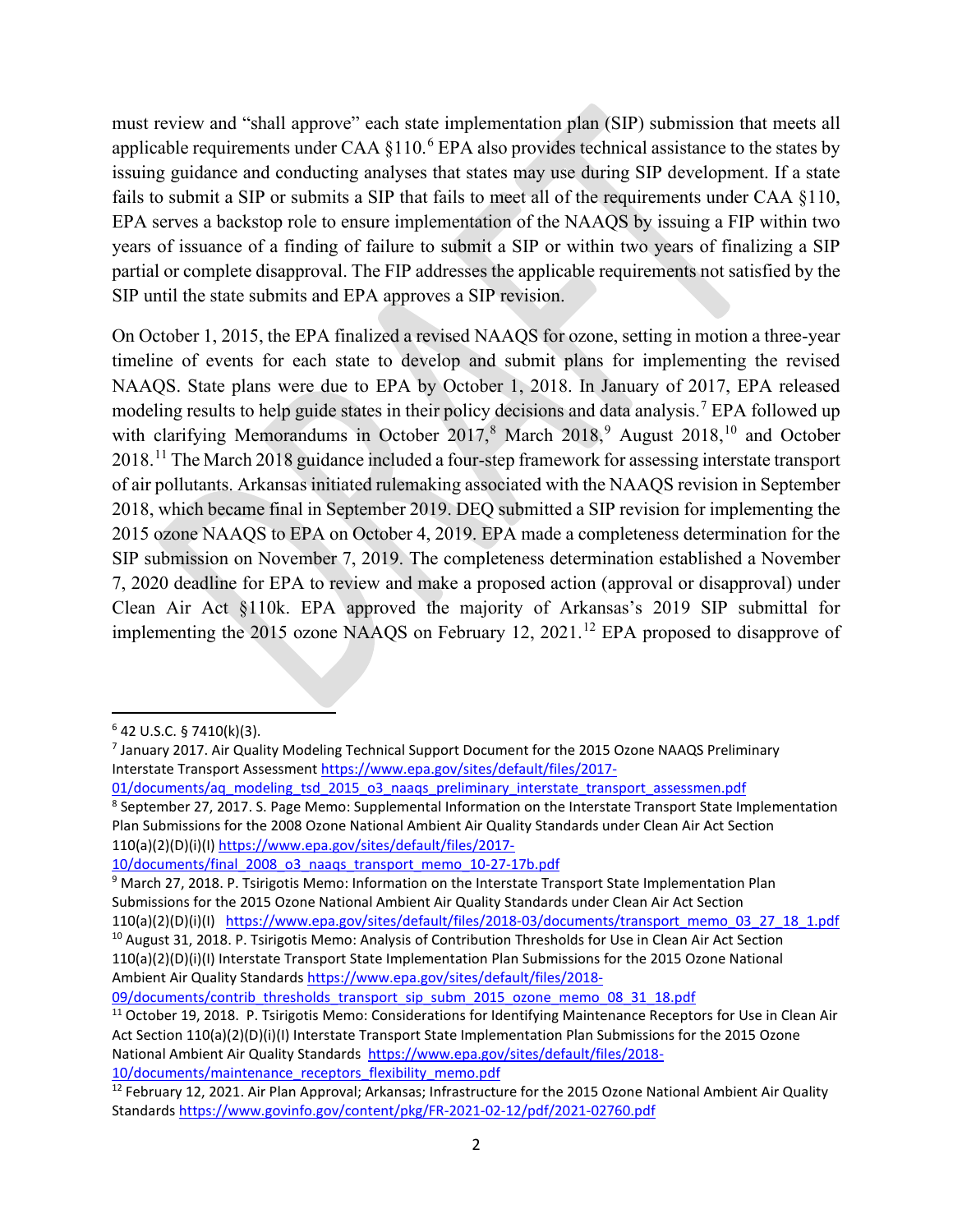Arkansas's 2015 Ozone SIP "transport elements" in a February 22, 2022 action.<sup>[13](#page-2-0)</sup>

In the Proposed Disapproval, EPA proposed to disapprove one component of Arkansas's 2019 plan for implementing the 2015 ozone NAAQS: DEQ's demonstration that the SIP contains adequate provisions to prohibit emissions sources and emissions activity from within the state from emitting any air pollutant in amounts that "will contribute significantly to non-attainment" or "interfere with maintenance" of the NAAQS in other states. See Clean Air Act  $\frac{10(a)(2)(D)(i)}{I}$ . This component is often referred to as the "interstate transport" or "good neighbor" requirement for implementation of the NAAQS. Throughout the rest of this document, DEQ refers to this component of the 2019 SIP submittal for implementing the 2015 ozone NAAQS as the "Arkansas Transport SIP." EPA also proposed to disapprove 2015 ozone NAAQS transport SIPs for 22 other states. Subsequently, DEQ submitted comments on the record for the Proposed Disapproval.

Concurrently with these SIP disapprovals, on April 6, 2022, EPA also proposed a federal implementation plan (proposed FIP) for 26 states, including Arkansas, to address Clean Air Act  $\S110(a)(2)(D)(i)(I)$  based on their own policies in place of the state policies they propose to disapprove.<sup>[14](#page-2-1)</sup> Within this document, DEQ analyzes and respectfully offers comments on the record for the proposed FIP.

### **III. SIP Approvability**

As outlined in DEQ's comments on EPA's disapproval of Arkansas's 2015 Ozone NAAQS Transport Elements, DEQ maintains that the original Arkansas Transport SIP submission is approvable. Those comments are incorporated by reference here, and included as Appendix A to DEQ's comments on EPA's proposed FIP. Based on this contention, DEQ's assessment is that Arkansas should not be subject to the proposed FIP.

### **IV. Timing**

Primarily, the proposed FIP is ill-timed because it was fast-tracked by a consent decree, which does not give states the opportunity to address alleged deficiencies identified by EPA in the Proposed Disapproval before EPA is bound to implement a federal plan. The resulting timeline and framework of this action is incongruent with the intent of the CAA, which is for states to be the primary implementers of air quality programs.

Additionally, the time allotted to the public to review and analyze the mountain of information

<span id="page-2-0"></span><sup>&</sup>lt;sup>13</sup> February 22, 2022. Air Plan Disapproval; Arkansas, Louisiana, Oklahoma, and Texas; Interstate Transport of Air Pollution for the 2015 8-Hour Ozone National Ambient Air Quality Standards

<span id="page-2-1"></span>https://www.govinfo.gov/content/pkg/FR-2022-02-22/pdf/2022-02961.pdf<br><sup>14</sup> April 6, 2022. Federal Implementation Plan Addressing Regional Ozone Transport for the 2015 Ozone National Ambient Air Quality Standar[d https://www.govinfo.gov/content/pkg/FR-2022-04-06/pdf/2022-04551.pdf](https://www.govinfo.gov/content/pkg/FR-2022-04-06/pdf/2022-04551.pdf)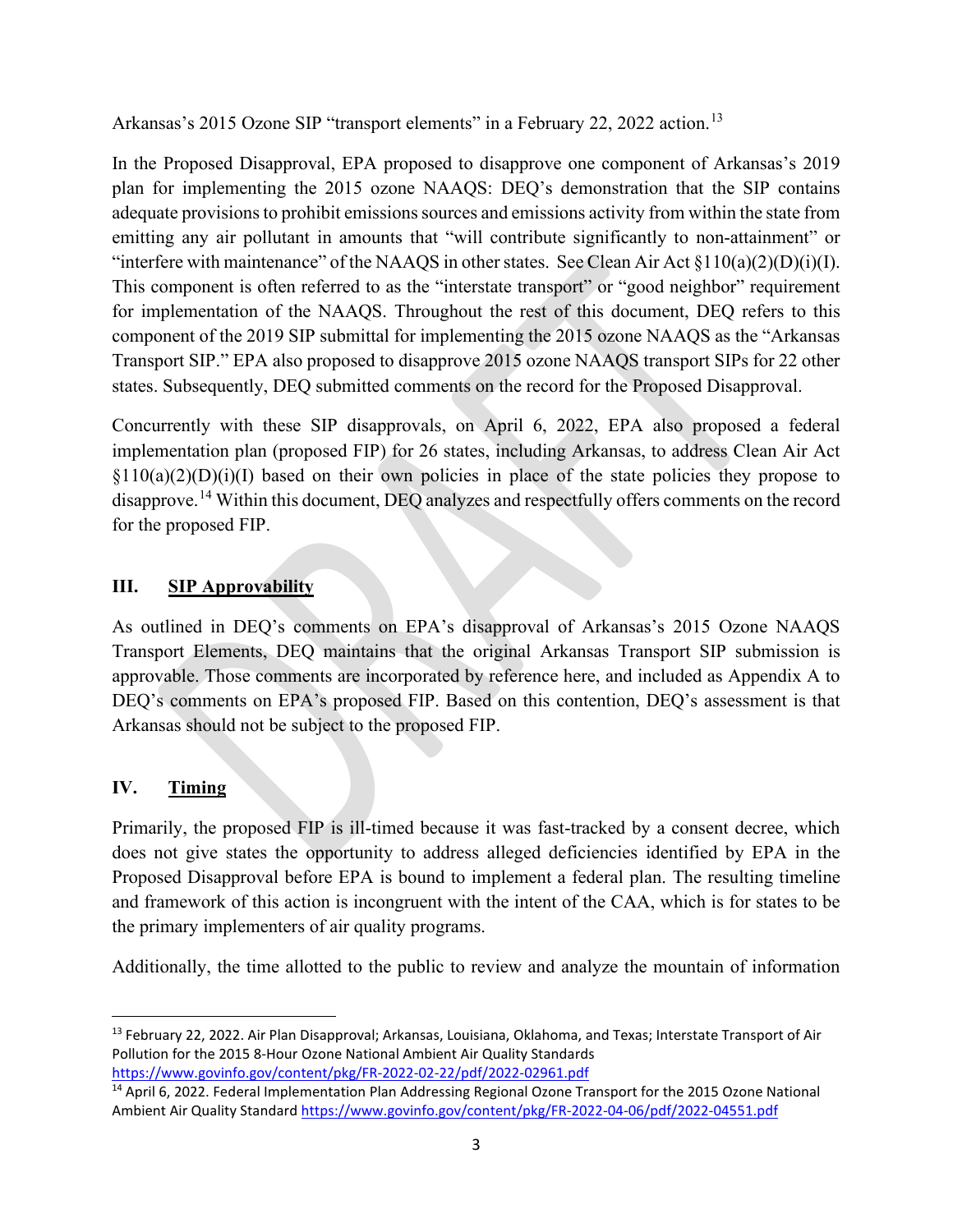presented in the FIP—a proposal that has the least flexible emissions reductions goals and the highest-cost threshold for controls of any previous Transport action—while "legal," under the CAA, is grossly inadequate for this specific action. Though EPA's hand is forced by a consent decree, this does not take into account real-world staffing resources or the complexity and expanse of the information to be analyzed by state implementers.

Finally, while EPA may promulgate a FIP at any time during the two years after a SIP disapproval is finalized; doing so while a proposed SIP disapproval is being considered completely removes states from the process. EPA took several years to act on the states' submissions. The sudden rush to a FIP at this stage is inappropriate. Arkansas has all other elements of an approved 2015 Ozone NAAQS state plan in place, and if EPA contends that the Arkansas Transport SIP submitted by DEQ is not approvable and finalizes the Proposed Disapproval in current form, then EPA should allow the state adequate time to evaluate the new underlying data upon that EPA is primarily relying to support its proposed Transport SIP disapproval, and should allow adequate time for the state to develop any supplemental demonstrations or revisions to address the new data before finalizing a federal plan.

To further illustrate the inadequacy of the public review and comment period, critical information was posted to EPA's docket three weeks after the proposed FIP was published (April 26, 2022.<sup>[15](#page-3-0)</sup>) With only a 71-day comment period, releasing information this late in the public review stage does not allow sufficient time to digest over one hundred supporting documents EPA has made public.

Therefore, DEQ requests that EPA permit states more time to evaluate the new underlying data upon which EPA is primarily relying to support proposed Transport SIP disapprovals and the proposed FIP. For states with proposed Transport SIP disapprovals, if those become final rules, DEQ requests that EPA allow those states adequate time to develop any supplemental demonstrations or revisions to address the new data before finalizing a FIP for those states.

# **V. Flawed Modeling**

The modeling EPA performed to support the proposed FIP is slapdash, likely due to the rushed timeline EPA agreed to follow under the consent decree. Solid modeling takes months to prepare and QA/QC just the underlying datasets, and in this case, in order for EPA to model sufficiently for interstate transport of emissions such that each state's sources are individually linked to a specific receptor in another state, the agency would have needed to perform "tagging" at a facility level. A empirically-solid model run of the scale needed to assess the question of linkages and significant contributions *nationwide* would take EPA well over a year to perform, and more likely than not, would require two or more years to complete, simply because of the magnitude of a dataset that would result from "tagging" all U.S. sources of ozone precursors. This is another

<span id="page-3-0"></span><sup>15</sup> Tier 2 Boiler Analysis 0 03-16-2022; All NAICS Units – 2023 Industry Identification Analysis (Attachment), <https://www.regulations.gov/document/EPA-HQ-OAR-2021-0668-0225>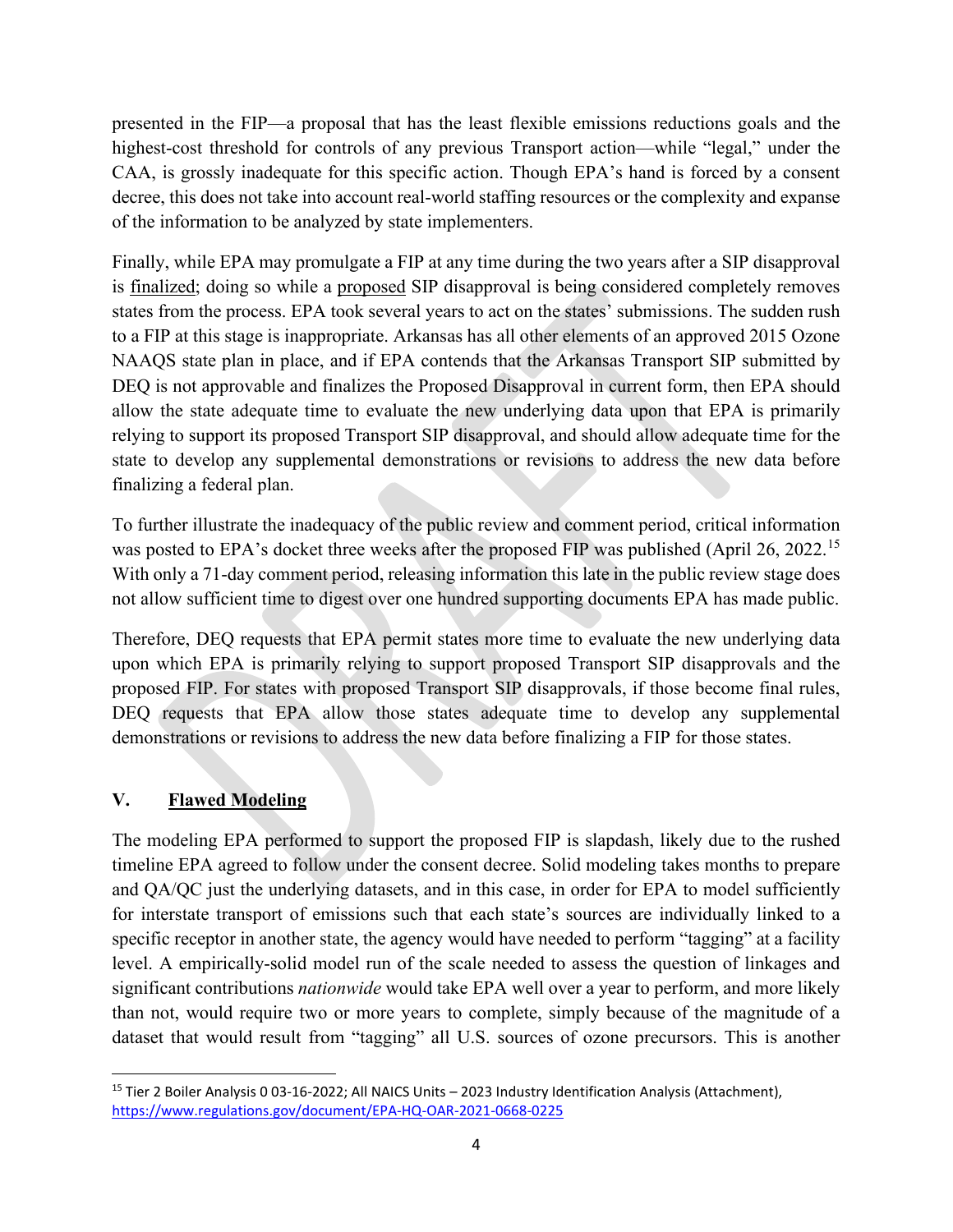instance in which states are in a far better vantage point to perform modeling or further analysis that is specific to that state's sources; by breaking up the U.S. dataset into state-sized datasets, modeling can be performed faster, with better QA/QC of data inputs, and with more accurate outcomes than EPA's hurried version (which is backed by loose assumptions and ballpark estimations). Undoubtedly, crafters of the CAA understood the limitations of a federal agency to address state-level pollution, and that states have the ability to focus resources on specifics; this gives further justification for EPA to allow states to develop and implement air pollution control programs, rather than encroach on the states' responsibilities and authorities.

EPA's base-case model did not take into account technical feasibility or actual likelihood for control installation at individual sources, and considered each state's emissions sources as a sum. In essence, EPA scaled a state's expected impacts on downwind monitors based on assumptions of their base-case. By EPA's assumptions, one ton of NOx reduced anywhere in Arkansas affects downwind linked monitors in exactly the same way; however, meteorological conditions and distance to a monitor obviously affect the impact of emissions on a monitor, and common sense dictates that EPA's "anywhere ton" assumption is unacceptably untrue.

This back-of-the-napkin estimation also resulted in gross under accounting of emissions reductions. In one example presented to DEQ by the steel industry in Arkansas during stakeholder outreach, EPA estimated a six-ton reduction in emissions, when in fact, installing controls required by EPA's proposed FIP at Arkansas's steel industrial sites would yield a *few hundred tons* of emission reductions. In Arkansas especially, a state with "linkages" to a single other state in amounts that rank very near the cutoff point resulting in no need to consider additional source emission controls, this magnitudinous underestimation results in gross over control of Arkansas's sources. This is but a single instance from one non-EGU industry sector. Given time to thoroughly analyze the datasets and assumptions made by EPA for all sectors, it has been made apparent to DEQ through initial review of EPA's proposed FIP that the likelihood errors such as this could be discovered and corrected by states in a robust and directed analysis of state emission sources and further analysis would certainly produce more realistic expected results. If EPA only includes emissions reductions from sources emitting >100tpy NOx in its air quality analysis, EPA should match its applicability criteria for sources for inclusion in a finalized FIP, rather than using surrogates (such as lb/MMBtu, and lb/ton Clinker, etc.).

Beyond EPA's methodology, which is undeniably problematic just on its surface, EPA's analysis is based on technical data that needs corrections.<sup>[16](#page-4-0)</sup> Because the initial data is flawed and missing the all-important QA/QC processing step (which could be satisfied through a NODA and EPA's intake of states' input to correct data points), any subsequent assessments—and especially conclusions—that are based on that data (e.g., control installation assumptions, expectations for efficiency and emissions benefits, cost-per-ton assumptions, linkages to downwind monitors, the magnitude of effect of a state's sources on downwind monitors, etc.) are also unsound. DEQ

<span id="page-4-0"></span><sup>&</sup>lt;sup>16</sup> See also Arkansas DEQ's comments on EPA's proposed SIP Disapproval addressing modeling data, Attachment A.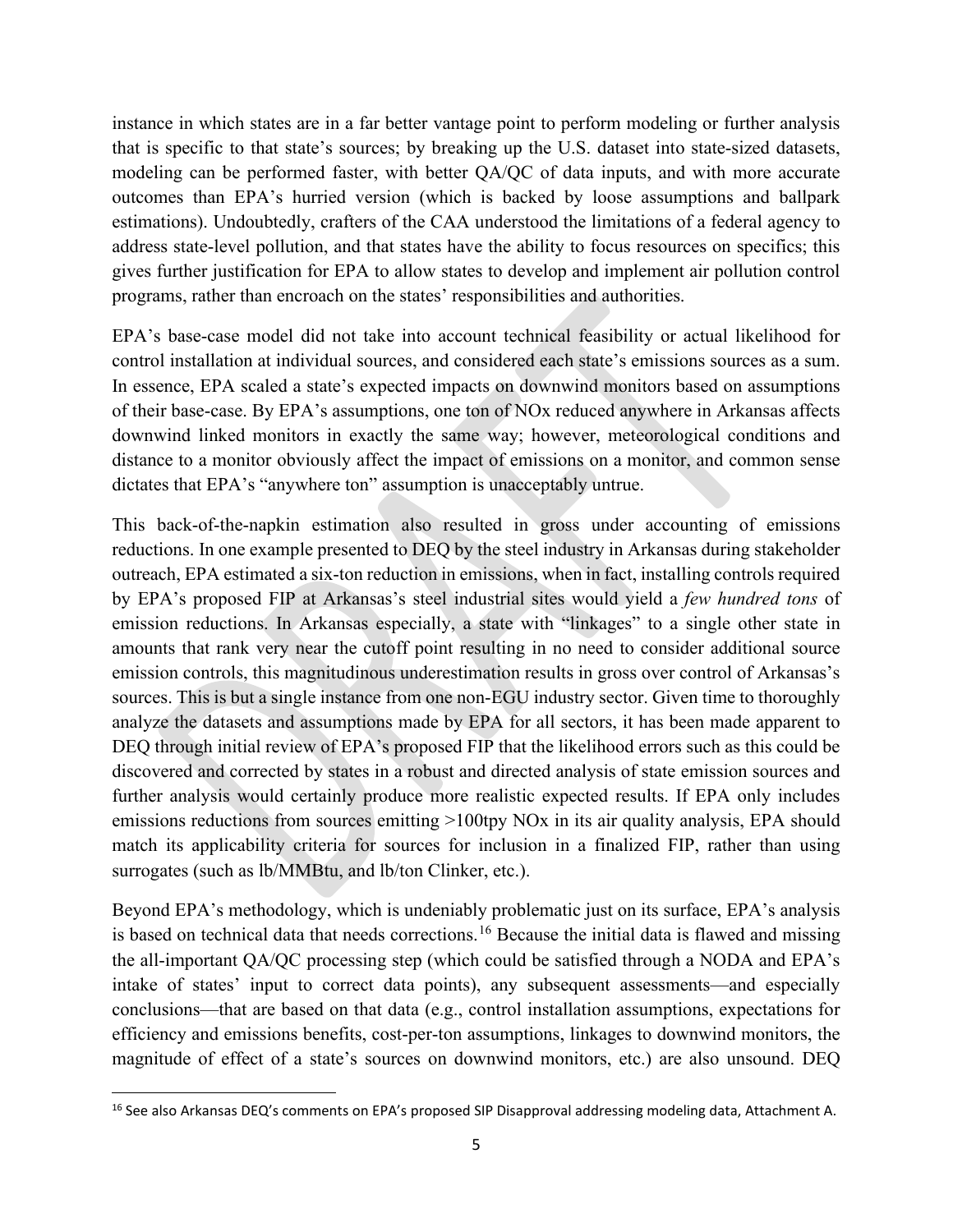suggests that a NODA be issued by EPA and states' input be incorporated for a final version of modeling data, which would expectedly result in better-defined linkages between pollution sources and downwind monitors. It would ultimately make it possible for more robust analysis concerning which sources in linked states are significantly contributing to non-attainment or interfering with maintenance at downwind monitors.

The proposed FIP is such a wide-reaching and significantly costly rule, it is good common sense for states to have input into the modeling on which it is based. States are in a much better position than EPA to provide source-specific information that would provide for more accurate modeling results. Unilateral action by EPA requiring uniform emissions controls for all sources within specific sectors without consideration of states' input undermines the very foundation of the cooperative federalism upon which the EPA-State relationship is based. It is likely that few, if any, specific sources in Arkansas should be subjected to stricter emission controls in order to address downwind impacts, but without improved modeling, that is impossible to determine. It is wholly unreasonable to expect subject sources to expend millions of dollars in investments based on the analyses provided by EPA in the proposed FIP.

DEQ understands the complexity of modeling for downwind impacts, and the importance of controlling the correct set of sources so that downwind impacts are minimized. However, this determination requires "tagging" of facilities and sectors during modeling, and this process can add a month or more to modeling time just for sources in a single state. Undoubtedly, EPA does not have the manpower or technology available to tag every possibly-subject source in the U.S., and EPA was not afforded the time necessary to perform a robust determination through modeling because of the consent decree timeline. This is why the agency performed base modeling and used scaling at a statewide level to determine the "effect" of their proposed control strategy to upwind monitors. However, a restrictive deadline is no excuse for performing conventionally-inept technical analysis to support such an economically aggressive proposal. Because of the immense scope of the proposed FIP, this is precisely the time EPA should have doubled-down on supporting analysis and documentation to be sure the proposal that was produced is defensible through sound science and by reliable reasoning.

To correct these deficiencies, EPA should perform new modeling that takes into account state corrections and EPA should tag individual sources that would be subject to the FIP, not just examine incomplete industry sector emissions reductions anticipated from the states as a whole. EPA should release a NODA when the modeling results are available to allow states to evaluate the impact of sources from within the state on linked downwind monitors and whether the control strategies proposed by EPA are appropriate based on the corrected inventory projections and source/sector contributions (based on source apportionment) from within the state to downwind linked monitors. EPA should ultimately rescind the proposed FIP, and allow to states to develop and implement state plans to address interstate transport, just as the CAA intends.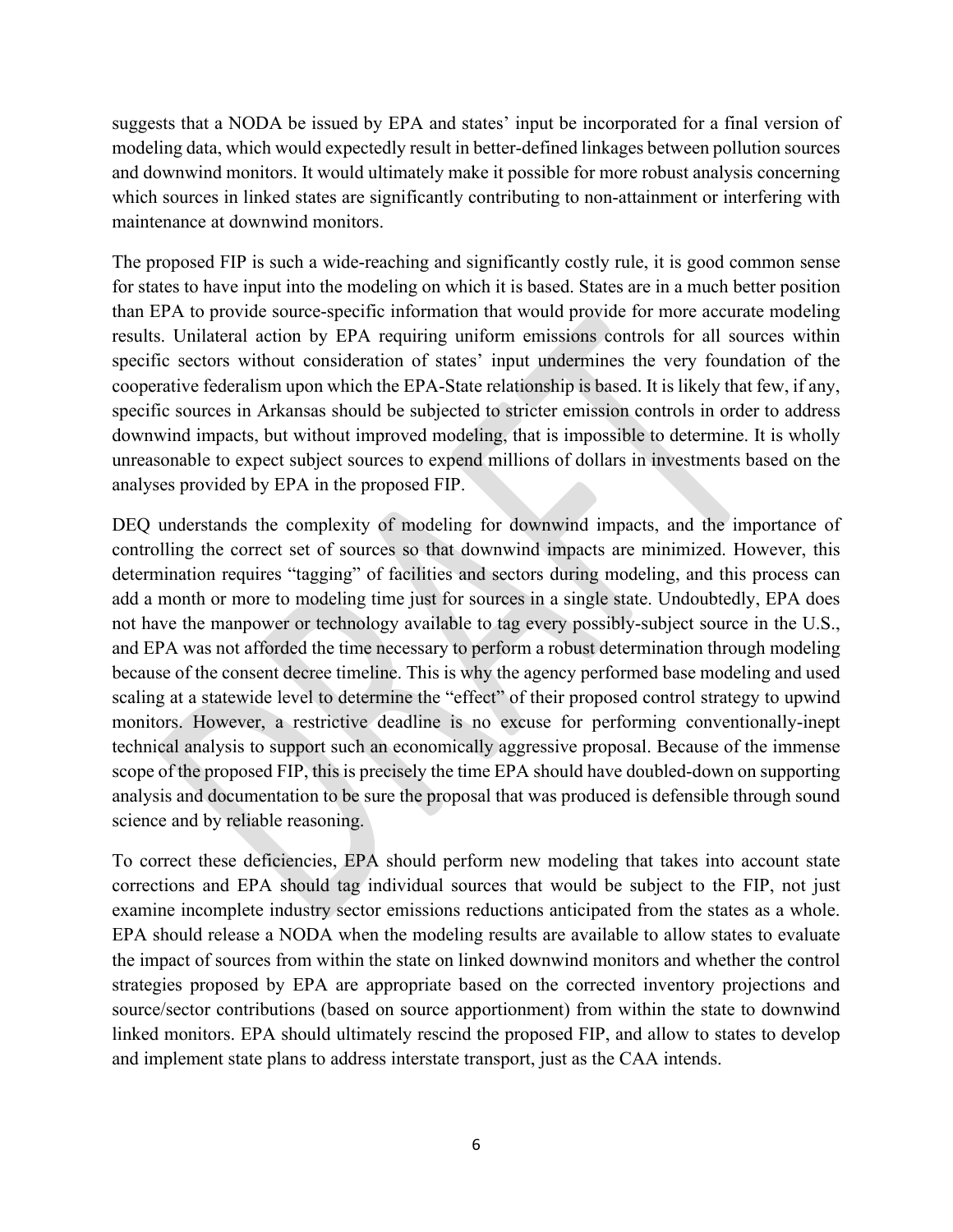#### **VI. Significant Contribution Analyses**

EPA performed no sector- or source-specific tagging to identify individual significant contributors. EPA instead used large sector data and a generic threshold determination without explanation<sup>[17](#page-6-0)</sup>, and then scaled those assumptive findings to determine emissions reduction control needs. This does not provide adequate reasoning to apply costly controls. EPA proposes the same level of categorical control for all fossil-fuel fired EGUs, and Tier 1 and Tier 2 non-EGU NOx sources in all upwind states that are linked to non-attainment downwind monitors, no matter the magnitude of effect, and without an analysis of which sources are significantly contributing to these monitors. In doing this, EPA indiscriminately includes all sources in an identified industry sector within a state's borders as contributing equally to downwind non-attainment monitors, regardless of actual contributions and prevalent meteorology. According to EPA's updated modeling (2016v2), Arkansas's sources contribute de minimis amounts of emissions to one non-attainment monitor in Texas that is not expected to reattain by 2026. Yet, if the FIP is finalized in current form, Arkansas's EPA-selected sources (EGU and non-EGU) will be required to install the most monumentally costly controls ever proposed, in order to achieve nominal reductions in ozone concentration, at a monitor (Harris County, TX) for which there has been no demonstrated evidence to indicate the facilities are actually contributing significantly to non-attainment.

DEQ does not agree with EPA's proposal that a state with a *statewide* linkage just above EPA's arbitrary 1% threshold to a downwind non-attainment receptor can reasonably be required to implement the same magnitude of controls as a state with sources contributing a higher percentage of emissions to the same downwind receptor. This is not the purpose of the Good Neighbor provision, and is blatant over-control on EPA's part, for not only Tier 2 non-EGUs as EPA has itself stated, but also for any non-EGU (or EGU, for that matter) in Arkansas, until the necessary analysis is done to demonstrate a significant contribution from any one or more of these sources. EPA's methodology does not address the specificity of the Transport Rule's program framework under the CAA, which necessitates a more detailed look at individual sources and robust analyses to determine whether these sources are significantly contributing to downwind monitors that are in non-attainment areas.

In addition to the assumption that all facilities within the selected sectors are contributing equally to downwind receptors, EPA implies that continuous impacts on the five (5) Texas monitors will occur. Although there are outlying events, winds from Arkansas typically move toward the north per predominant wind patterns and not to the south and west. In general, the requirements of the FIP for Arkansas would realistically have little impact on a typical day at the monitors to which EPA has now determined Arkansas is linked. The Court decisions in *EME II*, 572 U.S. at 514-516, 134 S. Ct. 1584 and *EME Homer City II*, F. 3d at 127, explicitly state that the burden of reductions needs to be shared equitably between upwind and downwind states. The proposed FIP clearly

<span id="page-6-0"></span><sup>17</sup> [https://www.epa.gov/system/files/documents/2022-03/nonegu-reductions-ppb-impacts-2015-o3-transport-fip](https://www.epa.gov/system/files/documents/2022-03/nonegu-reductions-ppb-impacts-2015-o3-transport-fip-final-memo.pdf)[final-memo.pdf](https://www.epa.gov/system/files/documents/2022-03/nonegu-reductions-ppb-impacts-2015-o3-transport-fip-final-memo.pdf)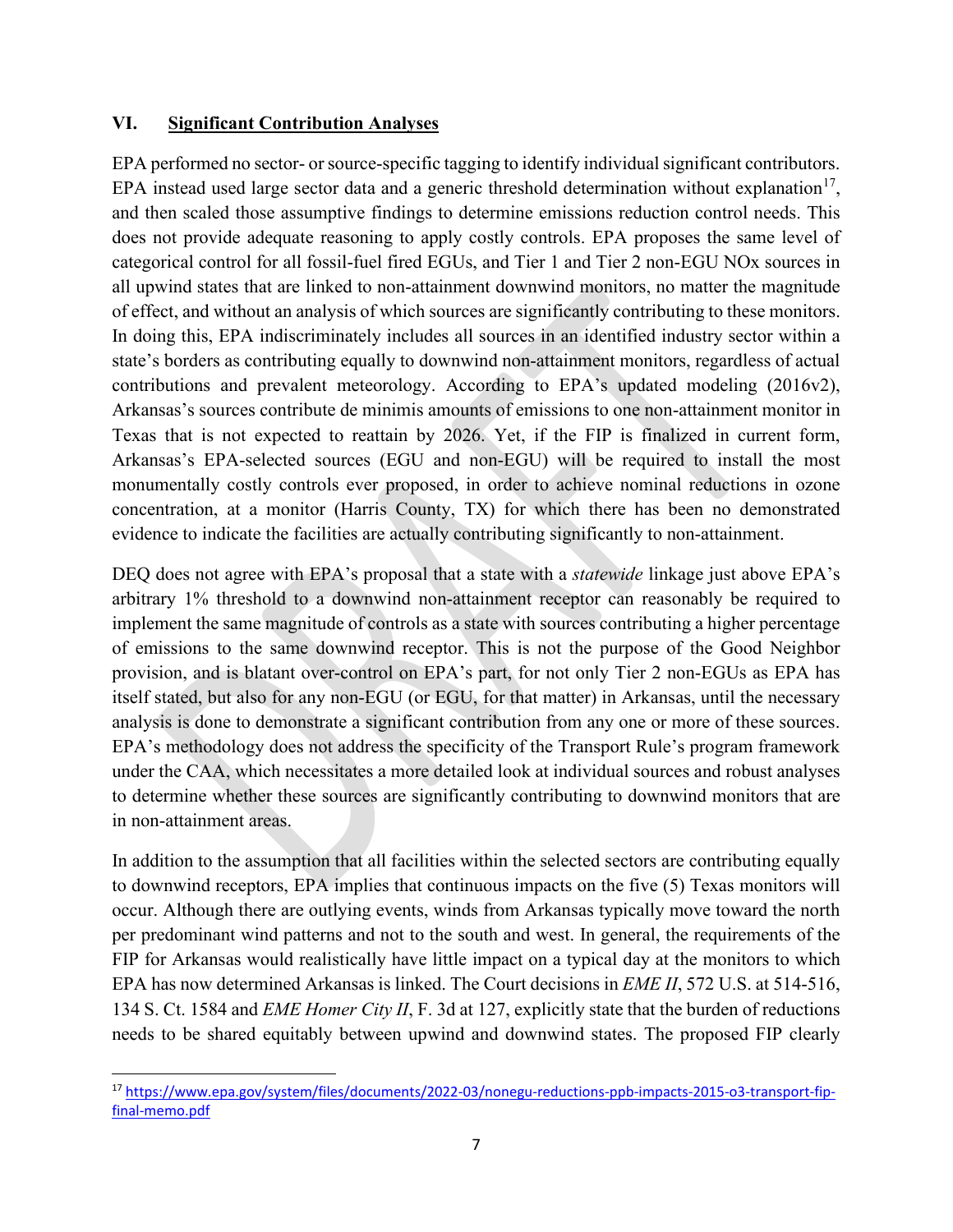places a higher burden on upwind states, and especially those such as Arkansas, with linkages that do not constitute significant contributions. [18](#page-7-0) While Arkansas is wholly agreeable to addressing good neighbor obligations, whether EPA contends that linkages exist to monitors in Michigan<sup>[19](#page-7-1)</sup> or in Texas, the State is not inclined (nor legally bound)<sup>[20](#page-7-2)</sup> to take responsibility for more than its fair share of emission reductions under the Transport Rule's limited scope of intended control, as EPA has proposed.

Additionally, as is the case with the nonattainment monitor in Harris County, TX (482010055), mobile sources (and Texas point sources) contribute an overwhelming majority of emissions resulting in ozone problems in the area.<sup>[21](#page-7-3)</sup> 2017 NEI data shows that mobile sources contribute 64% of the NOx in the counties that are located in the Houston-Galveston-Brazoria, TX nonattainment area (HGB), and this one metropolitan area alone is responsible for nearly 1/5 of all of Texas mobile emissions (19.42%); Harris County, a monitor to which Arkansas is linked, is in this nonattainment area. By contrast, Texas EGUs from these counties only contribute 6% of the NOx inventory for the area, and industrial boilers only contribute 8%. Mobile sources are obviously the main driver for nonattainment issues in the Houston-Galveston-Brazoria nonattainment area. Further, in Texas attainment plan modeling, mobile sources contribute the largest percentage to ozone concentrations to most area monitors in the HGB nonattainment area. The modeling shows that a few monitors, primarily in the eastern portion of the nonattainment area, have similar contributions from mobile and point sources located within the nonattainment area.<sup>22</sup> Comparison of the HGB to Dallas-Fort Worth (DFW) nonattainment area shows a similar pattern of NOx contribution. The 2017 NEI shows that 70% of NOx emissions in the DFW nonattainment area are from mobile sources. TCEQ's attainment plan modeling also indicates that mobile sources are the largest contributors to ozone concentrations at area monitors.

The emission reductions expected from obligations proposed for Arkansas's EGU and non-EGU sources impact the Harris County monitor so insignificantly that benefits from those controls could

<span id="page-7-4"></span>SIP REVISIONS FOR THE 2008 EIGHT-HOUR OZONE STANDARD HOUSTON-GALVESTON-BRAZORIA SERIOUS CLASSIFICATION ATTAINMENT DEMONSTRATION STATE IMPLEMENTATION PLAN REVISION FOR THE 2008 EIGHT-HOUR OZONE NATIONAL AMBIENT AIR QUALITY STANDARD, Appendix C: [https://wayback.archive-](https://wayback.archive-it.org/414/20210529163349/https:/www.tceq.texas.gov/assets/public/implementation/air/sip/hgb/hgb_serious_AD_2019/HGB_AD_SIP_19077SIP_AppendixC_adoption.pdf)

<span id="page-7-0"></span><sup>&</sup>lt;sup>18</sup> See also Arkansas DEQ's comments on EPA's proposed SIP Disapproval addressing original and new linkages, and EPA's threshold determinations, Attachment A.

<span id="page-7-2"></span><span id="page-7-1"></span> $19$  EPA initially identified for Arkansas linkages to monitors in Michigan during SIP development; at the time of the proposed SIP disapproval, EPA removed the Michigan linkage and identified new linkages to monitors in Texas. <sup>20</sup> EPA acknowledges that pursuant to *EME Homer City* decision, it cannot "require [] an upwind State to reduce emissions by more than the amount necessary to achieve attainment in every downwind State to which it is linked" for to do so would be "over-control." 87 Fed. Reg. 200098-99. EPA further states that its current modeling demonstrates weakness in its conclusions regarding Arkansas' linkages, and calls into question inclusion of non - EGUs in the state plan. *Id.*

<span id="page-7-3"></span><sup>&</sup>lt;sup>21</sup> 2017 NEI data[; https://www.epa.gov/air-emissions-inventories/2017-national-emissions-inventory-nei-data](https://www.epa.gov/air-emissions-inventories/2017-national-emissions-inventory-nei-data) 22 REGIONAL AND GLOBAL PHOTOCHEMICAL MODELING FOR THE DFW AND HGB ATTAINMENT DEMONSTRATION

it.org/414/20210529163349/https://www.tceq.texas.gov/assets/public/implementation/air/sip/hgb/hgb\_serious [AD\\_2019/HGB\\_AD\\_SIP\\_19077SIP\\_AppendixC\\_adoption.pdf](https://wayback.archive-it.org/414/20210529163349/https:/www.tceq.texas.gov/assets/public/implementation/air/sip/hgb/hgb_serious_AD_2019/HGB_AD_SIP_19077SIP_AppendixC_adoption.pdf)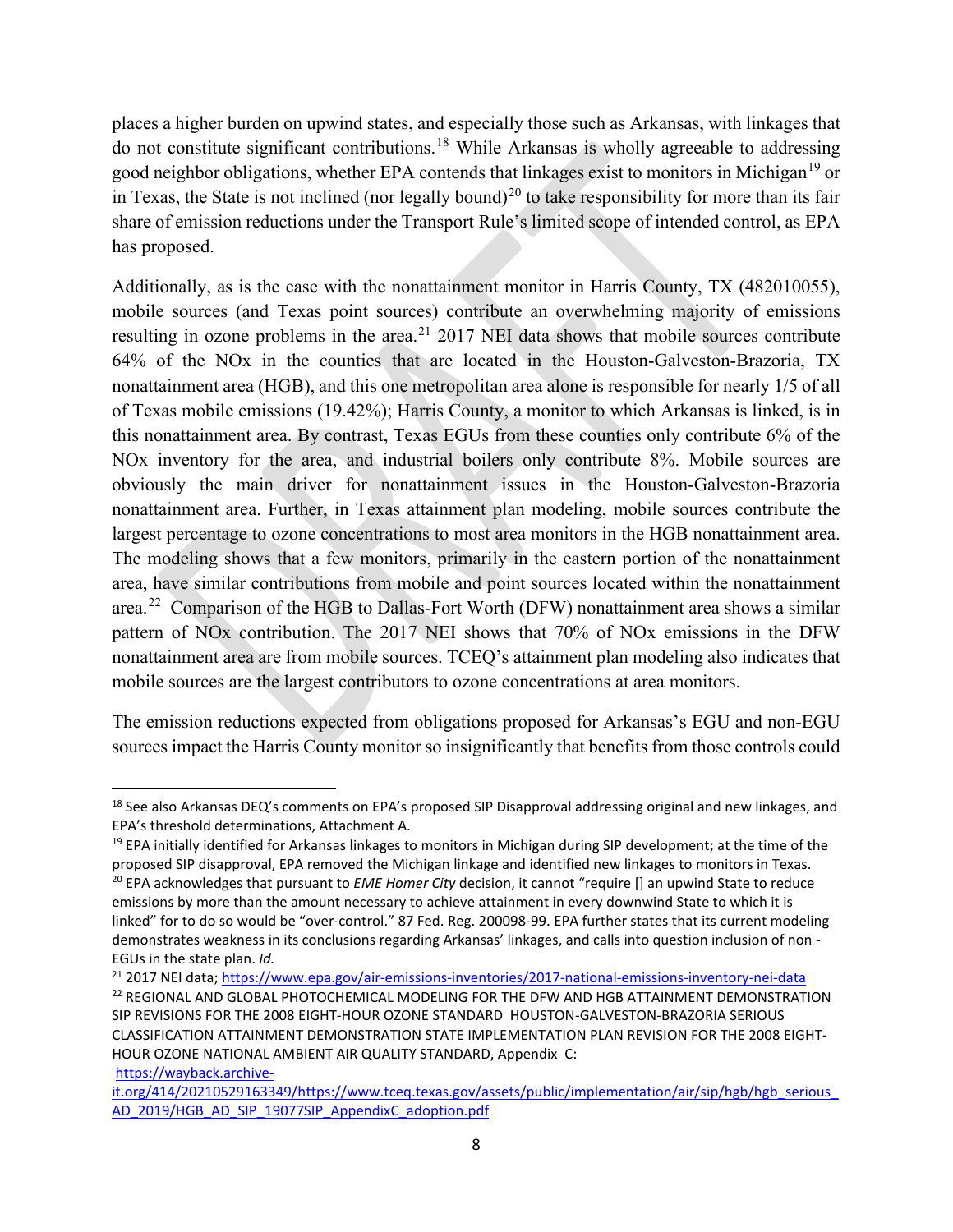be cancelled out with but a few added commutes through the area. DEQ does not find EPA's proposed FIP to be reasonable or equitable for Arkansas, and the state is being required to compensate for emissions that are either beyond EPA's near-term ability to control (i.e., mobile sources) or result from in-state Texas point and area sources.

To accurately demonstrate good neighbor obligations of a state's emission sources, EPA should perform a more robust analysis using tagging and source apportionment to determine the actual level of impact particular sources and emissions activities have at monitors linked to the state and how that impact would change based on the evaluated control strategies.

# **VII. Flawed Control Assumptions**

The proposed FIP imposes uniform controls over a wide range of manufacturing technologies within specific NAICS codes, despite the fact that many types of equipment and manufacturing processes may exist within the same NAICS code. EPA should evaluate specific controls that are compatible with equipment and manufacturing techniques at each affected source. Some types of controls proposed by the FIP are not be feasible for installation at all affected sources. For other affected sources, the control efficiency assumptions are not achievable based on source-specific equipment and operations profiles. Imposing across-the-board controls at every facility subject to the rule is not prudent, and in many cases may prove cost-prohibitive. EPA should provide states and affected sources the opportunity to further evaluate the feasibility, and expected air quality improvements from controls proposed for each facility prior to finalizing the FIP.

Some of the controls recommended by EPA in the proposed FIP are infeasible for certain sources. As one example, the application of SCR and SNCR at one of the facilities that would be subject to the proposed FIP in Arkansas has been reviewed recently during the process of development of a Regional Haze SIP and both technologies have been determined to be unattainable or the anticipated emissions reductions insufficient to justify the cost. Specifically, the application of these controls at Domtar Ashdown Mill's No. 2 Power Boiler and No. 3 Power Boiler have been demonstrated SCR could not be applied due to space requirements and temperature fluctuations and that SNCR, while technically feasible, would provide only de minimis emission reductions that do not justify costs. $^{23}$ 

Some of EPA's assumptions for the impact of installing controls are also incorrect for certain sources. For example, control efficiencies and emissions reductions assumed in the FIP are overblown for batch processes. Many of the non-EGUs do not operate in a steady state as is assumed for the control efficiency calculations and EPA has not demonstrated a relationship between each of the subject sources and high ozone days at downwind receptors. Because EPA

<span id="page-8-0"></span><sup>&</sup>lt;sup>23</sup> See Arkansas's proposed Regional Haze planning period II SIP, Domtar's control analysis, Appendix H: [https://www.adeq.state.ar.us/air/planning/sip/pdfs/regional-haze/AppH\\_Domtar%20Ashdown%20Mill\\_4-factor](https://www.adeq.state.ar.us/air/planning/sip/pdfs/regional-haze/AppH_Domtar%20Ashdown%20Mill_4-factor-v9.pdf)[v9.pdf](https://www.adeq.state.ar.us/air/planning/sip/pdfs/regional-haze/AppH_Domtar%20Ashdown%20Mill_4-factor-v9.pdf)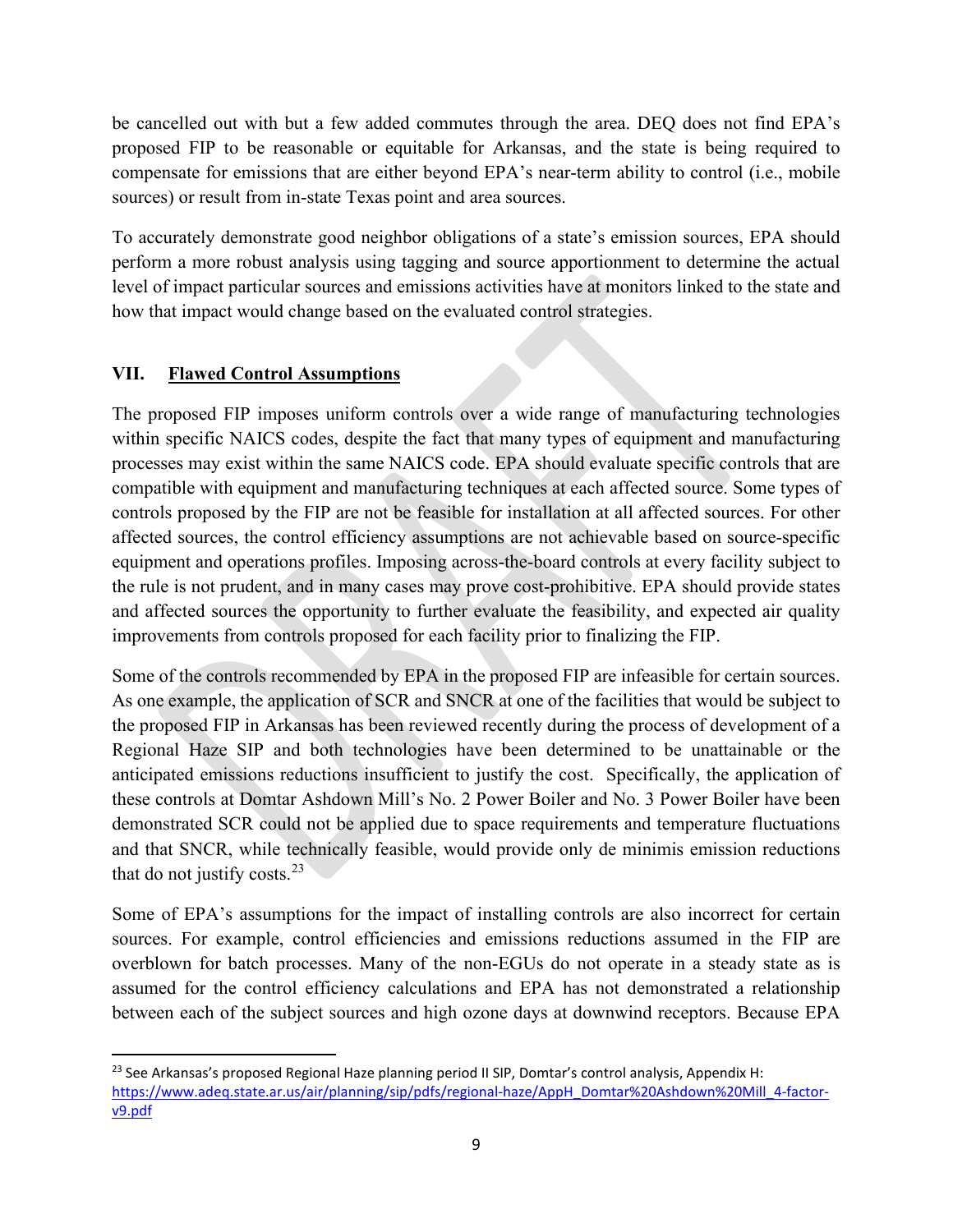does not account for batch processes as is commonly seen in industry, the agency consistently miscalculates industry operations which results in a misrepresentation of real-world processes, control efficiencies, emission reductions, and costs.<sup>24</sup>

Perhaps the least technical but most impactful aspect of EPA's control assumptions originates as a result of the agency's hard-and-fast deadline for facilities to install emission control devices. EPA asserts that an entire fleet of EGUs and entire sectors of Tier 1 and Tier 2 industries will be able to procure and install the same type of limited-production control equipment at the same time. Simple supply and demand concepts make it apparent that this scenario will result in one or more of several possible negative outcomes that EPA has overlooked: due to supply shortages and a sudden increase in market demand for control devices, the equipment will be more costly (and less cost-effective per ton) than EPA predicts in the proposed FIP; facility-specific engineering and installation services would be expected to follow the same supply-demand curve, with increased prices and decreased availability, which would further stretch timelines for completion. Finally, to assume that the market can even bear such weight is unproven, and at the very least, these limitations will certainly extend EPA's timeline, beyond any control of the states or affected facilities that will be subject to further burden for failure to comply with EPA's half-hatched plan. Because so many of EPA's strategies hinge on installation of SCR or SNCR, it is imperative that EPA take into consideration the challenges presented by the sudden stress the agency's proposed rule, if finalized, will cause to the market, and adjust the expected control-installation timelines that are outlined in the proposed FIP.

Because of the many flaws in logic that have been discovered just on the surface of the proposed FIP, EPA must give states more time to evaluate the new underlying data upon which EPA is primarily relying to support proposed Transport SIP disapprovals and should allow additional time for the states to develop any supplemental demonstrations or revisions to address the new data before finalizing a federal plan. EPA should also perform cost-effectiveness evaluations on individual emission sources that have been identified as subject to the proposed FIP, based on available information such as confirmed retirement dates, corrected emissions reductions assumptions, source-specific cost estimates, etc. Sources for which controls would be overly costly or ineffective at reducing impacts at downwind nonattainment monitors should be exempt from control under any final plan, whether submitted by a state or promulgated by EPA. Finally, EPA must consider the supply and demand limitations that the proposed FIP creates and how the unavailability of highly specific goods and services will impact the agency's related analyses; any final plan from EPA should include adjusted cost-effectiveness estimates and timelines for compliance that reflect EPA's investigation into this aspect of economic impact.

# <span id="page-9-0"></span>**VIII. Cost Effectiveness**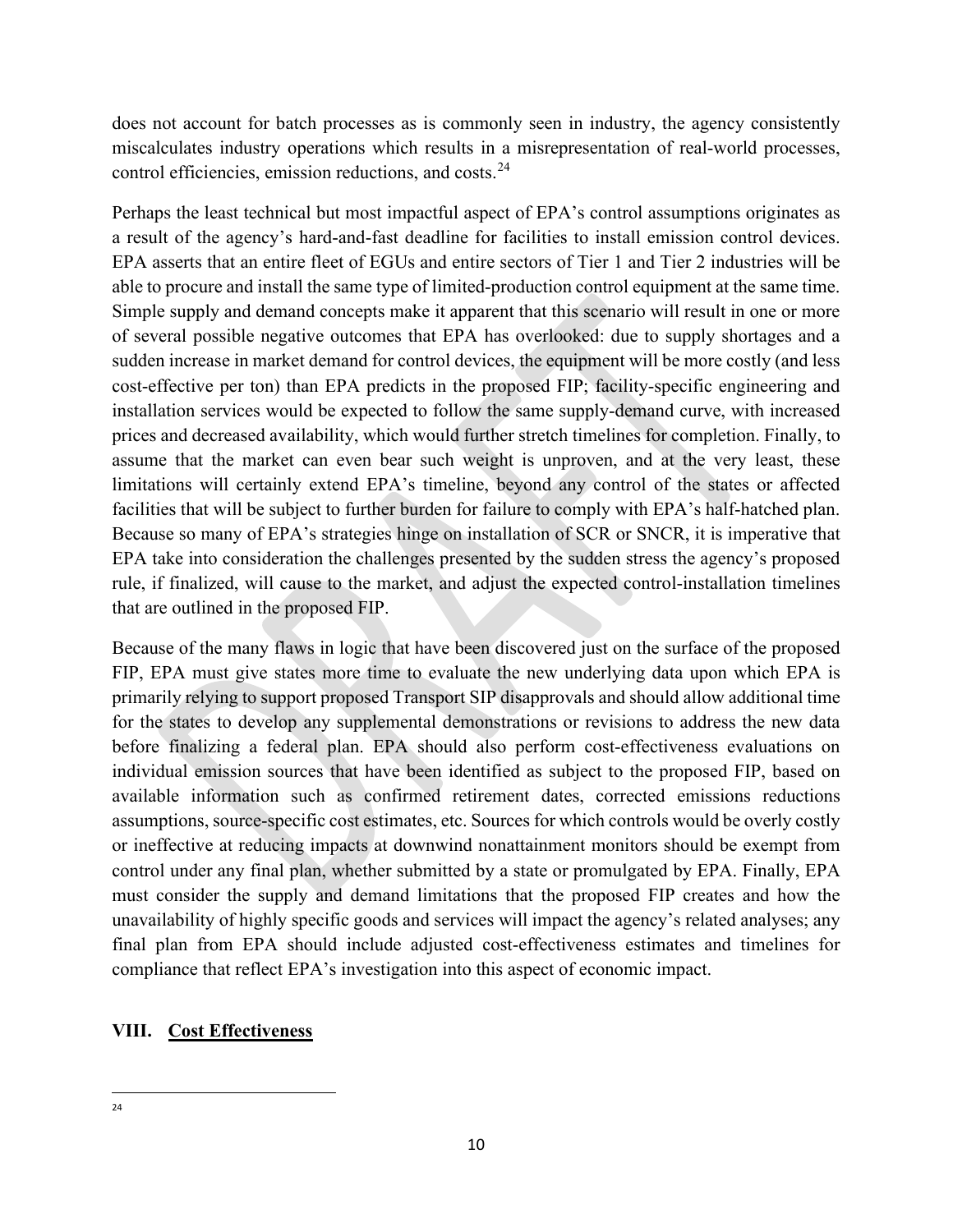The framework EPA uses to determine cost-effectiveness is flawed: the proposed FIP is only attempting to impose emission limits during the ozone season. Yet, EPA has calculated costeffectiveness on an annual basis, instead of ozone-season only. This skews results so that many technologies appear much more cost-effective than they are in reality. In particular, if compliance is only required during the ozone season, which should be the case, then it is very unlikely that sources would choose to run post-combustion controls outside the ozone season.

The proposed FIP also considers reasonable cost-effectiveness for control installation at a much higher dollar-per-ton value than in any previous federal program or rulemaking. With some costeffective figures reaching upwards of \$20,000 per ton, even the average control costs of \$11,000 per ton for SCR at coal-fired EGUs, \$7,700 for SCR at oil- and gas-fired EGUs, and \$7,700 for blanket controls at what EPA defines as Tier 1 and Tier 2 sources, are excessive, unfounded, and will have harsh impacts on both energy production and consumer costs during an unprecedented time of inflation and worldwide economic instability. These costs far surpass the \$1,600 per ton threshold as seen in the Final Revised Cross-State Air Pollution Rule (CSAPR) Update for the 2008 Ozone NAAQS<sup>[25](#page-10-0)</sup>, the \$1,400 per ton threshold identified in the Cross-State Air Pollution Rule (CSAPR) Update for the 2008 National Ambient Air Quality Standards for Ground-Level Ozone<sup>26</sup>, and DEQ's compilation of costs deemed acceptable by states and EPA for Regional Haze Planning Period 1.[27](#page-10-2) 

While EPA has stated in several actions (particularly Regional Haze, and similar iterative programs) that "low-hanging fruit" will be increasingly harder to find as air pollution control programs develop into the future, and controls will undoubtedly become more costly-per-ton as NAAQS thresholds are ratcheted lower, it is wholly unfounded for EPA to reach as a giraffe does to the topmost branches at this point in time, or under this particular provision of the CAA that is so specifically limited in scope. It is also not the proper clause for such a costly action; because of the limited scope of the provision itself, any proposed limitations or controls should be correspondingly limited to address the provisions of the clause: to prevent emissions from upwind sources that "significantly contribute to non-attainment or interfere with maintenance of a NAAQS in any other state." EPA's proposed FIP goes far beyond that mandate, and if finalized, will unnecessarily encumber U.S. industries with multi-million dollar investments that do not address the CAA provision for which they were intended.

An EPA memo dated February 28, 2022 found the \$7,500 cost point for non-EGUs. EPA presents a Figure 1 in the memo that shows four cost curves (All,  $T1+T2$ , T1, T2). This figure seems to indicate that the first 50,000 tons of NOx removed from T1 will cost \$1,250/ton, but the next 10,000 tons will cost \$6,750/ton. The EPA's definition of "significant contribution" are those parts

<span id="page-10-0"></span> $^{25}$  https://www.epa.gov/sites/default/files/2021-03/documents/revised\_csapr\_update\_ria\_final.pdf<br> $^{26}$  https://www3.epa.gov/ttn/ecas/docs/ria/transport\_ria\_final-csapr-update\_2016-09.pdf<br><sup>27</sup> For a detailed compilatio

<span id="page-10-1"></span>

<span id="page-10-2"></span>SIP for Planning Period II [https://www.adeq.state.ar.us/air/planning/sip/pdfs/regional](https://www.adeq.state.ar.us/air/planning/sip/pdfs/regional-haze/AppJ_DescStats_PP1%20DetermCosts-v9.xlsx)haze/AppJ\_DescStats\_PP1%20DetermCosts-v9.xlsx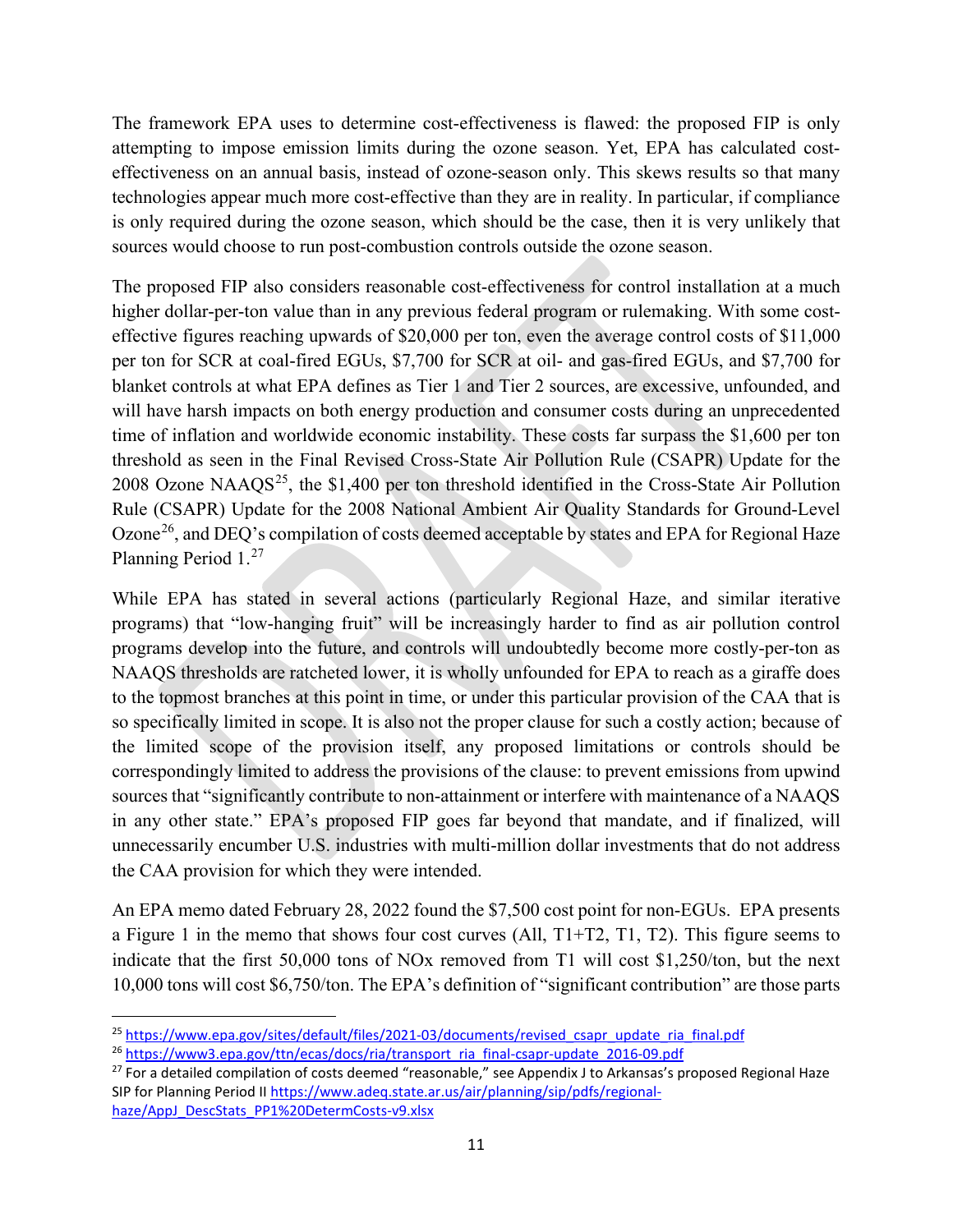of a linked state's emissions that can be removed with "highly cost effective controls." Increasing the cost threshold by 540% to remove one-sixth of the total emissions is certainly not "highly cost effective."

Additionally, the proposed FIP and underlying data analysis assumes that EGUs with commitments to cease coal combustion in the near future will install costly post-combustion NOx controls in 2026, rather than closing down early. (Entergy White Bluff: units 1 and 2 are scheduled to cease coal-fired operations in 2028; Entergy Independence: units 1 and 2 are scheduled to cease coal-fired operations by December 31, 2030.) This decision by EPA presents unaddressed grid reliability issues, and the agency's assumptions are not practical in the real-world scenario. EPA assumes generation switching in their supporting modeling that the agency lacks expertise to require, manage, or even understand the implications of such actions across the grid, issues raised in the Affordable Clean Energy (ACE) currently before the U.S. Supreme Court. While modeling is intended to paint a reasonable expectation of benefits for air quality, it is simply not integrated enough with energy production process data to predict how the industry will react to this proposed FIP, and to ensure that proposed controls will not result in a distressed energy portfolio nationwide. EPA did not (and likely cannot, from both technical and legal perspectives) adequately demonstrate that the fleet-wide proposed controls for EGUs will be balanced with the nation's requirements for energy generation. The CAA properly delegates air quality program management to states because states are in a better position to communicate with individual stakeholders (energy producers and regional transmission organizations in this instance, with whom state agencies have already cultivated positive working relationships through previous planning efforts) in order to reach equitable and meaningful arrangements in policy and implementation of those programs. States are simply better equipped than EPA to collaborate with local energy cooperatives, RTOs, and state energy regulators to customize controls and production limitations that protect air quality while maintaining national grid reliability.

To remedy these issues, EPA should reconsider the excessive cost-effectiveness thresholds for what is considered "reasonable." At the least, the cost-effectiveness thresholds should be brought into line with previous Clean Air Act actions (in the range between \$3,328/ton for non-EGUs and \$5,086 for EGUs in 2019 dollars) as DEQ proposes in its Regional Haze SIP for the Second Planning Period.<sup>[28](#page-11-0)</sup> Specific to the Interstate Transport clause, EPA should consider an additional metric for determining whether a cost-effectiveness threshold is appropriate: \$/ppb reduced at each downwind air quality monitor linked at step 2 to the state where the source is located. This evaluation should include consideration of prevailing wind directions, distance between the source and the monitor, and photochemical reactions that may occur between the source of NOx emissions and the downwind monitor. Photochemical modeling with source-specific tagging would provide the most accurate data for characterization of cost per ozone reduction benefit.

<span id="page-11-0"></span><sup>28</sup> <https://www.adeq.state.ar.us/air/planning/sip/regional-haze.aspx#collapse2020SIP>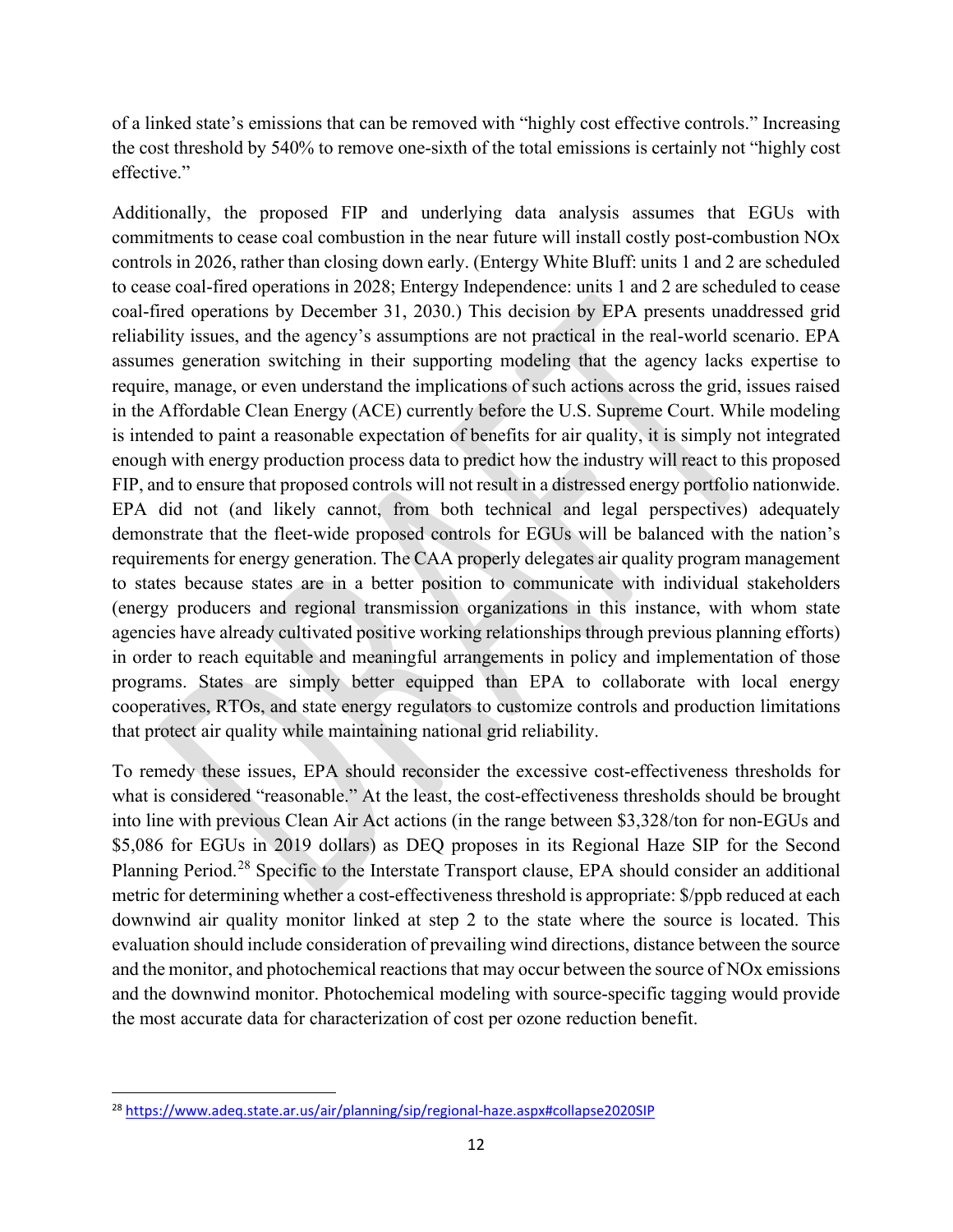#### **IX. Over-control**

For the first time in Transport Rule history, the proposed FIP pulls in non-EGUs as being "subject" based on EPA's broad generalities of sector-specific air pollution data. EPA does not further analyze whether specific EGU or non-EGU facilities (based on location, meteorology, and unitspecific emissions) significantly contribute to non-attainment or maintenance at downwind monitors. The proposed standards by EPA exceed the framework and purpose of this program, and this decision by EPA constitutes unsubstantiated over-control.

EPA states in the FIP that implementation of Tier 2 non-EGU controls may constitute over-control for Arkansas.[29](#page-12-0) In fact, EPA's own modeling shows only a 0.04 ppb reduction at downwind receptors resulting from imposition of Tier 2 non-EGU controls in Arkansas. The last remaining projected nonattainment receptor to which Arkansas is linked (Brazoria County, TX: 480391004) is expected to attain the NAAQS after application of EGU and non-EGU Tier 1 controls. EPA addresses that Tier 2 controls may constitute over control in Arkansas, as well as Mississippi, as the downwind receptor located in Brazoria County, Texas, is projected to achieve attainment and maintenance after EGU and Tier 1 non-EGU emission reductions. EPA then continues to recommend full application of all emission reduction controls stating that it could otherwise be in non-attainment pending updated emissions inventory and other information.<sup>[30](#page-12-1)</sup> If projected values are trusted to a degree that allows for millions of dollars in expenditures, then such values should also be considered dependable enough to determine that the degree of control *is* or *is not* sufficient. In this case, it is clear per the precedent set in *EME Homer II*, as cited by EPA throughout the proposed FIP, that Tier 2 controls in Arkansas would constitute over-control. In addition, if Tier 2 controls were to be implemented, the emission reductions would provide little to no measurable benefit to monitors downwind depending on meteorology: a mere average of .04 ppb improvement, per EPA. (Refer to cost-per-ton values listed above, VIII.)

In its analysis of the issue of over-control, EPA invokes the *EME Homer City* decision to support the agency's position that the proposal does not constitute over-control. EPA states: "The Court noted that 'a degree of imprecision is inevitable in tackling the problem of interstate air pollution' and that 'incidental over-control may be unavoidable.'" EPA goes on to explain that in the case of Arkansas, the last projected nonattainment receptor to which the state is linked (Brazoria County, TX) is projected to achieve attainment and maintenance after application of proposed EGU reductions and Tier 1 non-EGU reductions in upwind states (and without factoring in emission reductions from Texas, which is also proposed to be subject to the FIP), and that for Arkansas, Tier 2 controls may constitute over-control. EPA mentions that "this downwind receptor only resolves by a small margin after the application of all EGU and Tier 1 non-EGU emissions reductions."[31](#page-12-2) 

<span id="page-12-0"></span><sup>&</sup>lt;sup>29</sup> Proposed Good Neighbor FIP, page 20098

<span id="page-12-1"></span><sup>30</sup> Proposed Good Neighbor FIP, VI. D. 4. *Over-control Analysis*

<span id="page-12-2"></span><sup>&</sup>lt;sup>31</sup> Proposed Good Neighbor FIP, page 20099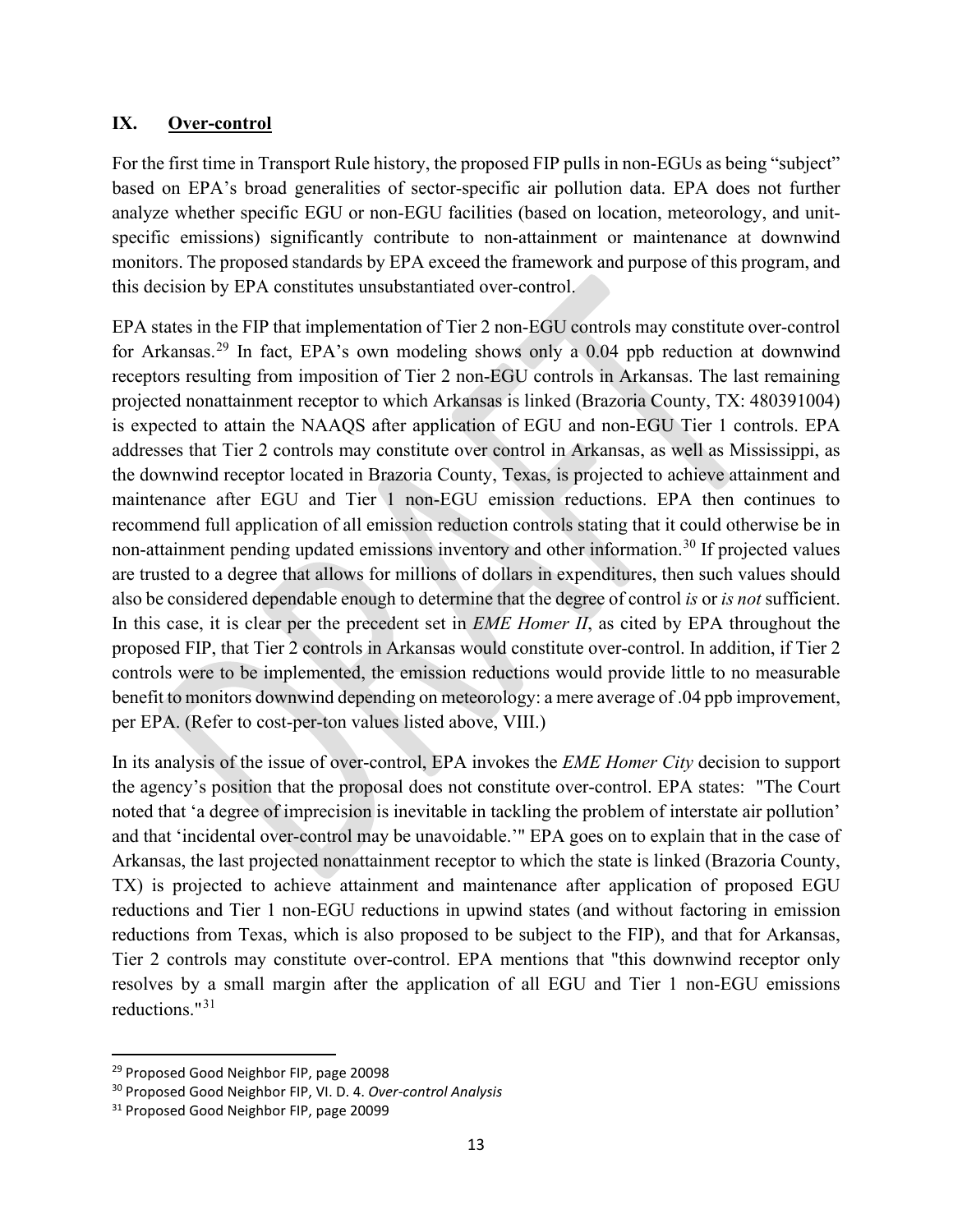While "a degree of imprecision" is certainly expected in predicting future outcomes for attainment, this is not the same as EPA's generalization of sources and emissions across the nation. EPA's methodology and resulting FIP proposal is wrought with imprecision, from the initial modeling inputs to the expected benefits of the proposal. "Incidental over-control" would equate to crumbs falling from a piece of bread—a few sources pulled in with emissions that are close to a determining threshold, in close proximity to an affected monitor, or something similar. EPA instead has included the whole loaf by their approximations, i.e., entire industry sectors have been included in the proposed FIP based on imprecise estimations at every step of the process. EPA has interpreted the court's decision so as to apply it in a very broad manner, and is doing so in an attempt to justify a proposed FIP that is in no way as robust or demonstrative as the Transport SIPs originally submitted by the states. It is classic cherry-picking of the Court's decision on EPA's part, and EPA's proposed FIP certainly does not reflect the intent of the Court (or the CAA)<sup>[32](#page-13-0)</sup> for NAAQS transport requirements.

EPA suggests that Tier 2 controls may constitute over-control in Arkansas because this set of sources only resolves "a small margin" of emissions from the downwind receptor; in the case of Arkansas, controls by EGUs and Tier 1 industries also only resolve the downwind monitors to which the state is linked to by a small margin (because AR sources contribute so little to that monitor). DEQ contends that in Arkansas, by EPA's own reasoning that "small margin" benefits may constitute over-control, controls on EGUs and Tier 1 sources are also over-control on EPA's part. To the point, at an underestimated total cost of \$22 billion nationwide, EPA predicts only the following meager average air quality benefits to downwind ozone receptors:<sup>[33](#page-13-1)</sup>

| <b>Total</b>                           | $0.64$ ppb |
|----------------------------------------|------------|
| Non-EGU (Tier 2)                       | $0.04$ ppb |
| Non-EGU (Tier 1)                       | $0.18$ ppb |
| New EGU controls/Gen. shifting in 2026 | $0.36$ ppb |
| Existing EGU controls in 2023          | $0.07$ ppb |

Additionally, DEQ maintains that the Arkansas Transport SIP is approvable as originally submitted, as it was based on information and guidance available at the time of SIP development, and that EPA's sudden switch to new modeling and linkages creates a situational over-control.

<span id="page-13-0"></span><sup>32</sup> See *North Carolina v. EPA*, 531 F.3d 896, 923 (D.C. Cir. 2008) ("the text of section 110 . . . establishes the state as the appropriate primary administrative unit to address interstate transport of emissions.") (citations omitted); see also Michigan v. EPA, 213 F.3d 663, 671 (D.C. Cir. 2000).

<span id="page-13-1"></span><sup>33</sup> Proposed Good Neighbor FIP, *Table I.C–1: ESTIMATED MONETIZED BENEFITS, COMPLIANCE COSTS, AND NET BENEFITS OF THE PROPOSED RULE, 2023 THROUGH 2042,* page 20047. See also *Table VI.D.3–1—CHANGE IN AIR QUALITY REDUCTIONS AT RECEPTORS IN 2026 FROM PROPOSED EGU AND NON-EGU EMISSIONS REDUCTIONS*, page 20097.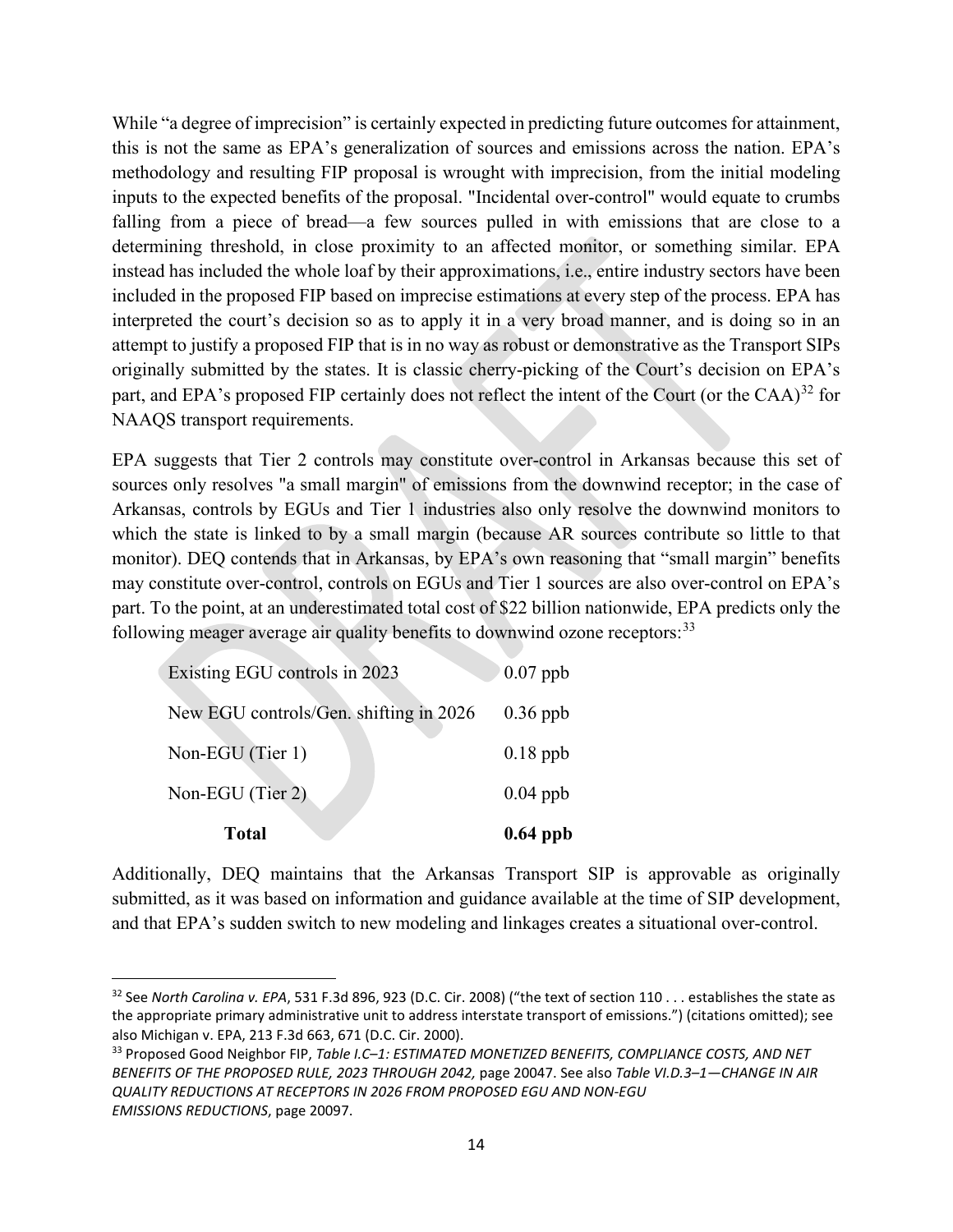The over-control in EPA's proposed FIP is also cumulative, and impacts of the agency's overregulation are compounded into the future. The NOx allocation budgets outlined in the proposed FIP for are dynamic, changing with the changing EGU fleet. There are several near-term retirements of coal-fired EGUs that EPA fails to recognize.<sup>[34](#page-14-0)</sup> These retirements will significantly impact emissions in years past 2026. Therefore, control requirements in the near term after the 2026 ozone season will be more than necessary to eliminate significant contributions from implicated states. Excluding these retirement-related reductions in the agency's forward-looking analyses equates to more pollution "on the board" than will actually emitted. By overestimating actual emissions in this manner, EPA is inflating the magnitude of controls and emission reductions needed to bring linked monitors into attainment, an obvious paradigm of over-control. To compound this by dynamically adjusting budgets downward based on these retirements, further compounds over control issues. EPA has no authority under the Good Neighbor provision of the CAA to require further emission reductions past the point of re-attainment at problem monitors.

In brief, proposed reductions have not been demonstrated to be necessary or reasonable in EPA's analysis. Before finalizing any Transport FIP or Transport SIP disapproval, EPA should perform source-specific tagging in an updated modeling run to determine which sources or emission activities are "significantly" contributing to downwind non-attainment monitors. EPA should evaluate the pre- and post-control impacts in terms of ppb on each downwind monitor linked to the state in which the source is located. If EPA declines to do source-specific tagging for every potentially subject source, then EPA should perform a Q/D-weighted trajectory analysis to screen for sources that should be subject to control, and then tag those sources with the greatest potential for contribution to each downwind non-attainment monitor to determine significance using photochemical modeling. Any sources that don't meet the Q/D-weighted trajectory threshold should be exempt from control under a final FIP. At the *very least*, EPA should do sector tagging for each state to identify whether the identified sectors in a state are actually "significantly" contributing to the downwind monitors that are linked to the "upwind" state.

### **X. Conclusion**

Ultimately, EPA's proposed FIP was rushed to publication, and even the most basic proper data procedures—QA/QC processes—were not followed to completion. To compensate, EPA instead made generalizations and imprecise assumptions at every step, and cut corners in developing a plan to satisfy requirements of the Transport Rule (i.e., to prevent significant contributions to non-

<span id="page-14-0"></span><sup>&</sup>lt;sup>34</sup> In Arkansas, Entergy has committed to cease coal-fired operations at the White Bluff and the Independence plants, by 2028-2029 (units have different retirement dates) and 2030, respectively; Lake Catherine plant is slated to retire in 2027. In Texas, American Electric Power's (AEP) Pirkey and Welsh power plants committed to retirement in 2023 and 2028, respectively (per NEEDS database for 2022). In Louisiana, Cleco Power and AEP (coowners) committed to retiring Dolet Hills station in 2022 (per NEEDS database for 2022). Collectively, between Arkansas, Louisiana, Missouri, Oklahoma, and Texas, at least 43 EGU units are expected to retire between 2025 and 2031. See "needs v6 jan 2022 comment and change log" at https://www.epa.gov/power-sectormodeling/national-electric-energy-data-system-needs-v6.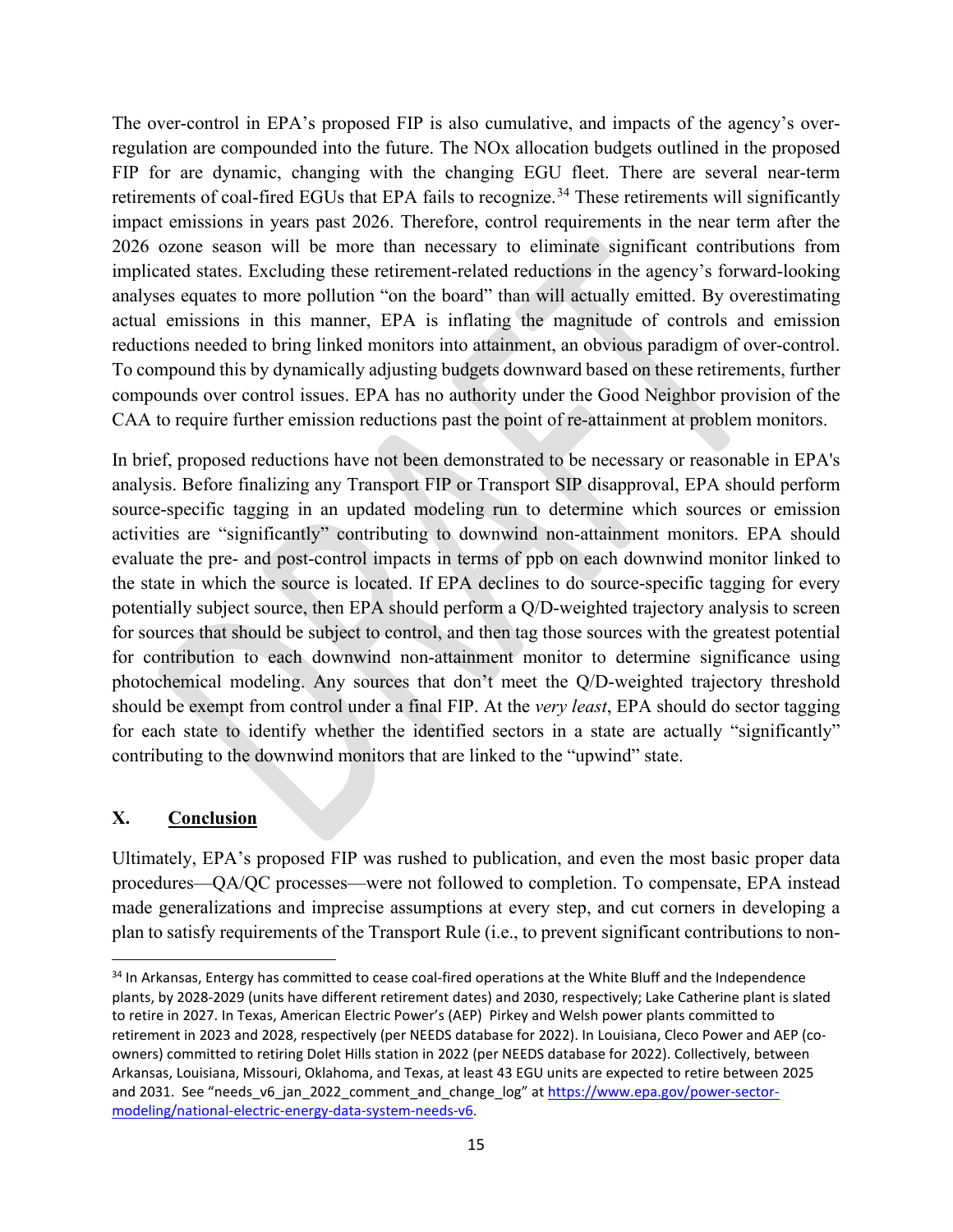attainment areas and interference with maintenance in recently attaining areas). EPA's hastened timeline to act and the slipshod methodology (an unfortunate necessity for EPA to meet consent decree deadlines) would result in broad over-control that EPA has not demonstrated to be costeffective or necessary to meet requirements of the CAA. The proposed FIP is not tailored to address specific provisions of the Transport Rule or modeled to reflect circumstances of individual states and monitor linkages. As the entire foundation for the proposed FIP is the modeling and subsequent conclusions resulting from that initial flawed data, EPA's proposal falls completely flat, and the agency should rescind the FIP and relegate planning and implementation for downwind air pollution transport to the states, as envisaged by the CAA. If EPA continues to follow the path to a finalized Transport FIP, the agency should follow suggestions offered by the states during the comment periods for the proposed SIP Disapprovals and the proposed FIP to produce a sound and reasonable plan that demonstratively accomplishes the goals it intends address.